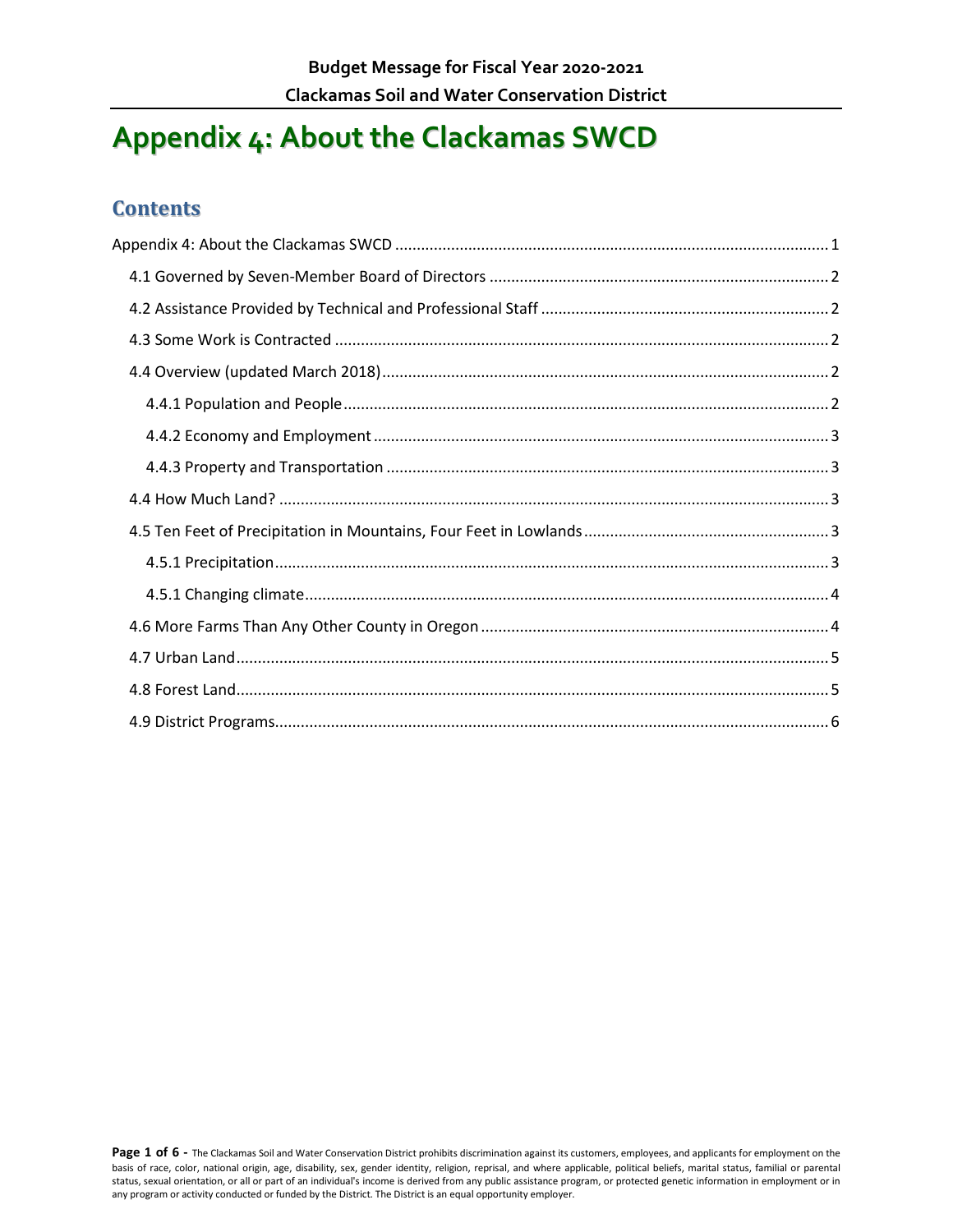# **Clackamas Soil and Water Conservation District**

### <span id="page-1-0"></span>**4.1 Governed by Seven-Member Board of Directors**

The District is governed by a seven-member Board of Directors. Individual directors are publicly elected in county-wide elections administered by Clackamas County. Five directors are elected to represent specific zones in the District, and two directors are elected "at large," meaning they do not represent a particular zone.

The District boundary is identical to that of Clackamas County, Oregon. The District office is located in Oregon City in an attempt to balance easy access by the majority of Clackamas County citizens with proximity to active farming areas.

## <span id="page-1-1"></span>**4.2 Assistance Provided by Technical and Professional Staff**

The District has 16.0 full-time equivalent (FTE) positions. These people work to assure the proper management and administration of the District, to educate and inform our constituents, and to provide conservation services to our customers.

The majority of the District's employees are engaged in providing conservation services to the public, with specialized skills addressing large and small farms, streams and the health of streamside vegetation, conservation in the urban environment, wildlife needs, outreach and education services, and invasive plant species.

Four employees provide management and administration of the organization: a contracts specialist, a financial administrator, an administrative assistant, and a general manager. All work occurs under the supervision of a general manager who reports to the Board of Directors.

### <span id="page-1-2"></span>**4.3 Some Work is Contracted**

The District also utilizes specialized contractors to provide additional service. For example, vegetation management contractors are used to treat invasive species, and an engineering technician is utilized a few days a week to assist District staff in serving customer needs.

# **Clackamas County**

# <span id="page-1-3"></span>**4.4 Overview (updated March 2018)**

#### <span id="page-1-4"></span>**4.4.1 Population and People**

Clackamas County is the third most populated county in Oregon, with a population of 401,515 people. The median age is 41.5 years old and the median household income is  $$69,629$  a year in 152,414 households. *(Source: 2015 data available a[t https://datausa.io/profile/geo/clackamas-county-or/\)](https://datausa.io/profile/geo/clackamas-county-or/)*

Ethnicity in 2015 was 82.7% White, 8.52% Hispanic, 4.3% Asian, and 2.9% Multiracial. Other races or ethnicity were less than 1%, including Black, Native, Islander, and Other.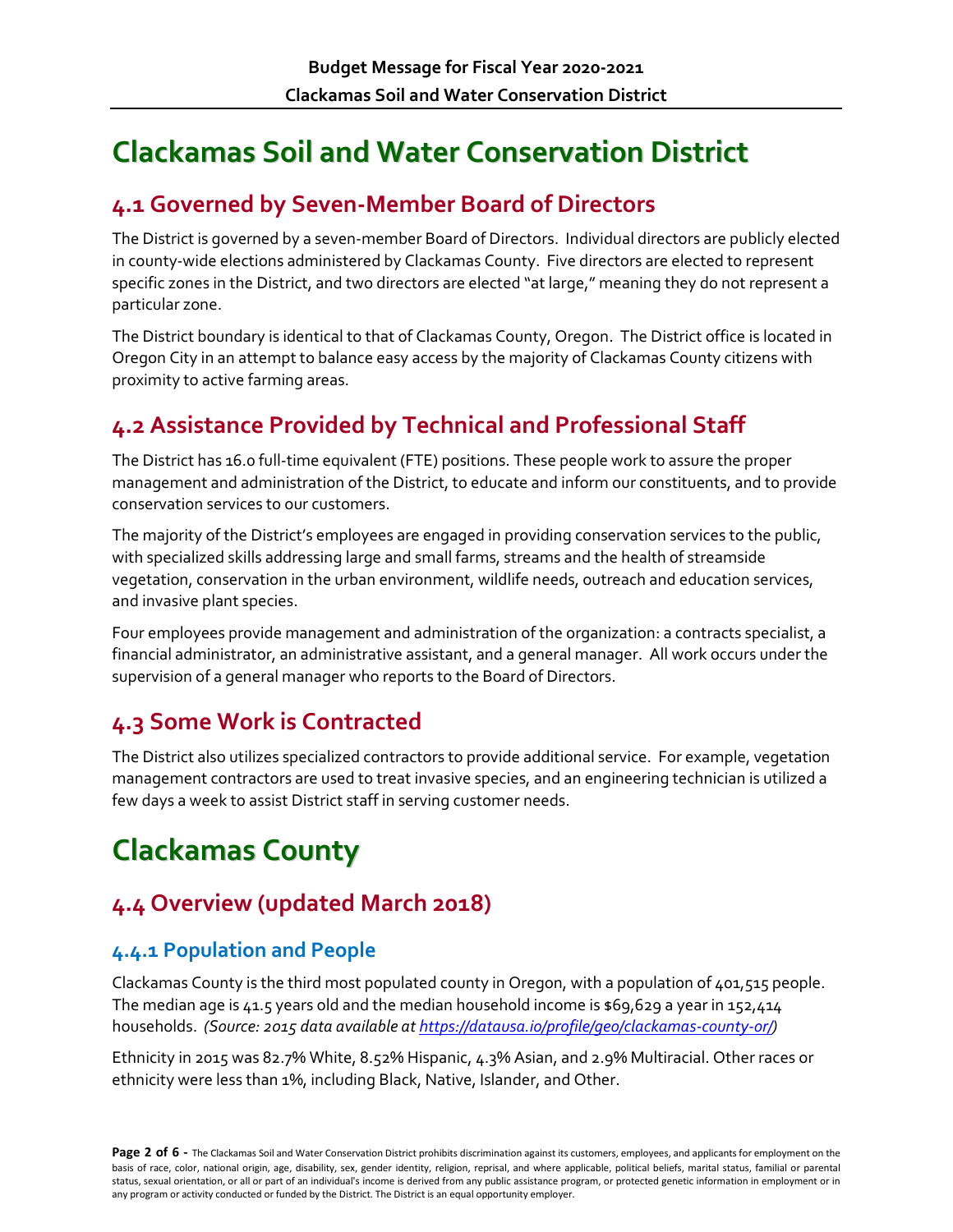The most common foreign languages are Spanish, Chinese, and Russian. Compared to other places, Clackamas County has a relatively high number of Russian speakers.

A large percentage of Clackamas County residents are veterans. The most common service period was the Vietnam War, followed by the 2001 Gulf War and the 1990's Gulf War. The Korean War and World War II are also represented in the population of veterans.

#### <span id="page-2-0"></span>**4.4.2 Economy and Employment**

Employment in Clackamas County totals 199,068 workers. The largest employment sectors are: healthcare and social assistance; manufacturing; and retail trade. Compared to other counties in Oregon, Clackamas County has an unusually high number of residents working in farming, fishing, and forestry with 3,566 people employed.

#### <span id="page-2-1"></span>**4.4.3 Property and Transportation**

The median property value in Clackamas County in 2015 was \$336,200, significantly higher than the median property value in Oregon of \$264,100 and the median property value in the Portland-Vancouver Metro Area of \$303,100.

Owner occupied housing units made up 69.3% of the total in Clackamas County, higher than the national average of 63%.

The largest share of households in Clackamas County have two cars, followed by three cars. The average commute time is 26.5 minutes, slightly higher than the United States average of 25.2 minutes. However, 2.06% of the Clackamas County workforce have commutes in excess of 90 minutes. Commute time for Clackamas County residents is, on average, more than in Oregon and more than in the Portland-Vancouver Metro Area.

The most common method of commuting is driving alone (78.4%), carpooling (9.3%), and working at home (6.42%). Public transit account for 2.4% of commuting trips for Clackamas County residents.

### <span id="page-2-2"></span>**4.4 How Much Land?**

The District covers all of Clackamas County, with a total area of 1,879 square miles. Land covers 1,868 square miles and surface water covers 11 square miles. The 11 square miles of water exists as wetlands, ponds, lakes, creeks, streams, and rivers.

# <span id="page-2-3"></span>**4.5 Ten Feet of Precipitation in Mountains, Four Feet in Lowlands**

#### <span id="page-2-4"></span>**4.5.1 Precipitation**

The eastern part of the District is bounded by the Cascade Mountains where luxuriant forests help to capture snow and rain. Water is an abundant resource but it is not evenly distributed, with some areas receiving far more than other regions. Some places end up with too much water and some too little.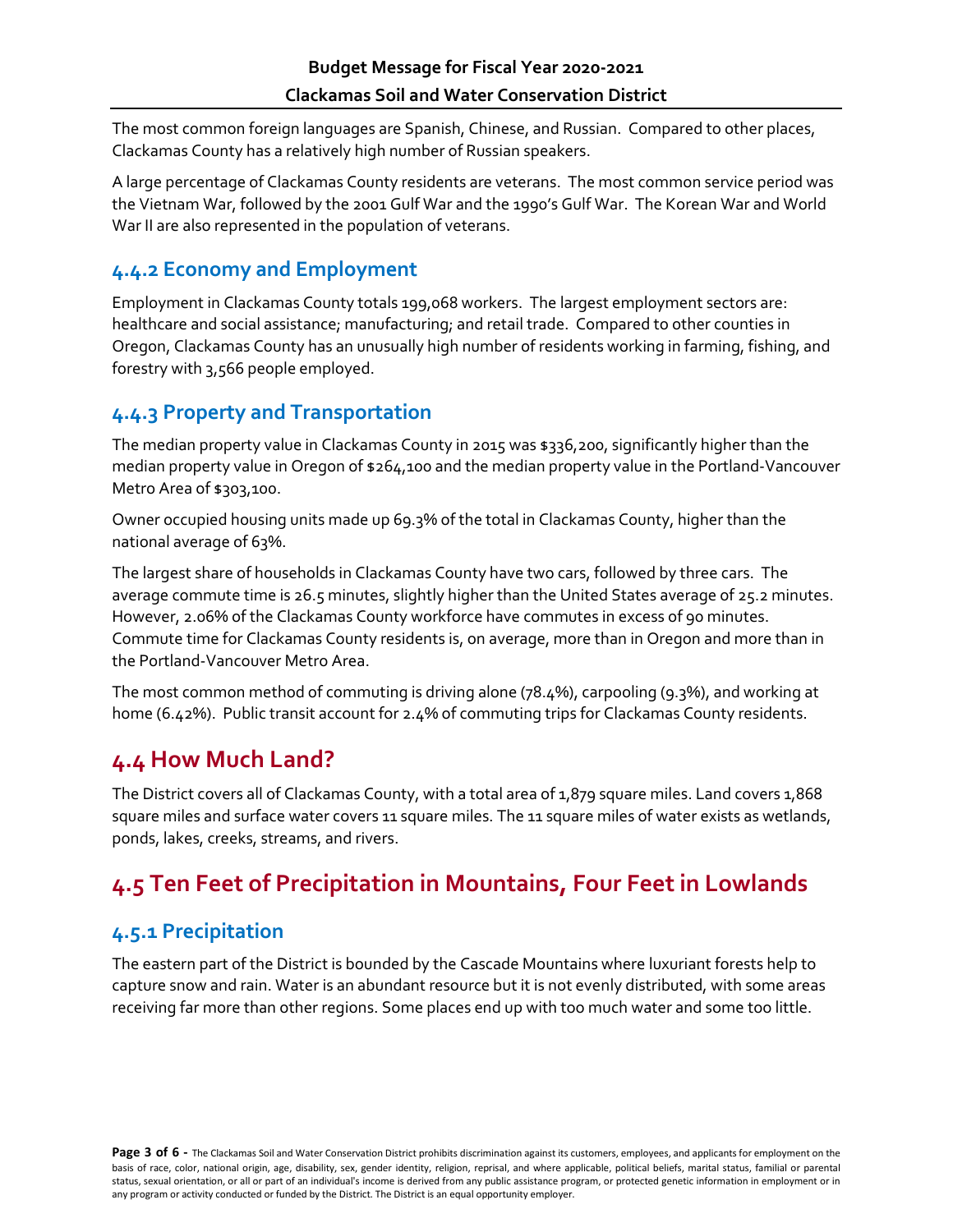

**Figure 1: Average rainfall in Clackamas County**

#### <span id="page-3-0"></span>**4.5.1 Changing climate**

Clackamas County is experiencing changing weather patterns. Whether or not these changes continue into the future, the safest approach by farmers and forest owners is to assume that changes will continue. The District continues to contemplate the impact that drier summers may have on farming and forestry activities, and on fish and wildlife habitats.

# <span id="page-3-1"></span>**4.6 More Farms Than Any Other County in Oregon**

The District is home to one of the most favorable farming locations in the United States: the Willamette River Valley. The combination of rich, deep soil with a moderate climate makes it possible for farmers to produce a diverse array of food crops, livestock, nursery products, and Christmas trees.

Farming activity occurs on 285 square miles of land, or 15 percent of the total area of land available in the District. In general, public lands are higher elevation landscapes not suitable for farming activities. It comes as no surprise that most farming activity is centered on fertile valley bottoms and prairies.

Farming often involves disturbing soil for field preparation, weed control, planting, and harvesting. Clearly, farming is a major land disturbing activity, and with land disturbance comes increased potential for soil erosion, loss of native plant communities, invasion of weeds, and impacts to water quality.

The 2007 Census of Agriculture was updated in 2012 and results are now available. In 2007, Clackamas County had more farms than any other county in Oregon with 3,989 farms reported. In 2012, we still have more farms than any county but the number has dropped to 3,745 on 162,667 acres. The District contains more than ten percent of the total number of farms statewide. However, the average size of a Clackamas County farm is only 43 acres, which is less than one-tenth of the average size across the state. Our average farm size continues to be the smallest in Oregon.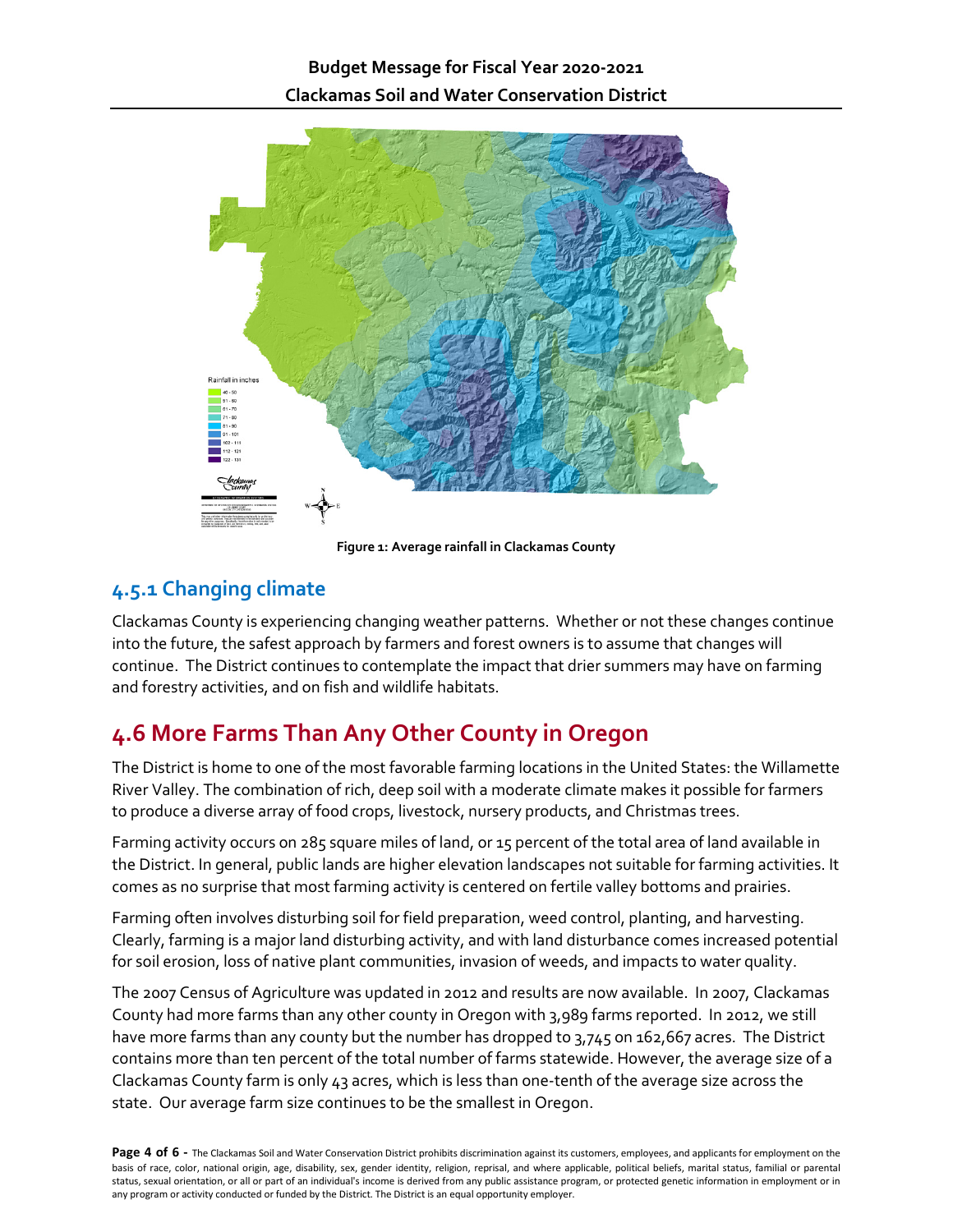Approximately one-quarter of farms in the District irrigate land. About one-quarter of the farms in the District are owned by women.

Farms in the District are important to the local, regional, and statewide economy, generating more total farm sales than any other county in Oregon except for Marion County.

# <span id="page-4-0"></span>**4.7 Urban Land**

According to the U.S. Census Bureau, the District held 375,922 people in 2010, or nearly ten percent of Oregon's total population. The Census Bureau's estimate for July 1, 2017 is 412,672 people, a 9.8 percent increase since the 2010 census.

Most people live in the northwestern part of Clackamas County.



**Figure 3: Population density in Clackamas County**

Conditions in the urban environment challenge us in helping landowners conserve natural resources. In and around cities, native soil profiles have been disturbed through the building of roads, businesses, and homes. Our traditional conservation practices are based on having native soil profiles, and may not always work as expected in urban conditions.

Some conservation practices suitable for urban landscapes are quite expensive compared to working on farm and forest land. Urban areas also present many more potential users of our services in a smaller area, compared to delivering services in our farming and forestry-based communities.

### <span id="page-4-1"></span>**4.8 Forest Land**

Forested land covers a large portion of the District. Figure 4 shows the distribution of public lands in Clackamas County, and in general, public lands are forested lands. In addition, private forest land occurs in a north-south strip between public lands to the east and farms to the west.

Almost all District activities occur in the western half of Clackamas County. Exceptions generally revolve around invasive species issues where the District may work with federal land managers.

Page 5 of 6 - The Clackamas Soil and Water Conservation District prohibits discrimination against its customers, employees, and applicants for employment on the basis of race, color, national origin, age, disability, sex, gender identity, religion, reprisal, and where applicable, political beliefs, marital status, familial or parental status, sexual orientation, or all or part of an individual's income is derived from any public assistance program, or protected genetic information in employment or in any program or activity conducted or funded by the District. The District is an equal opportunity employer.